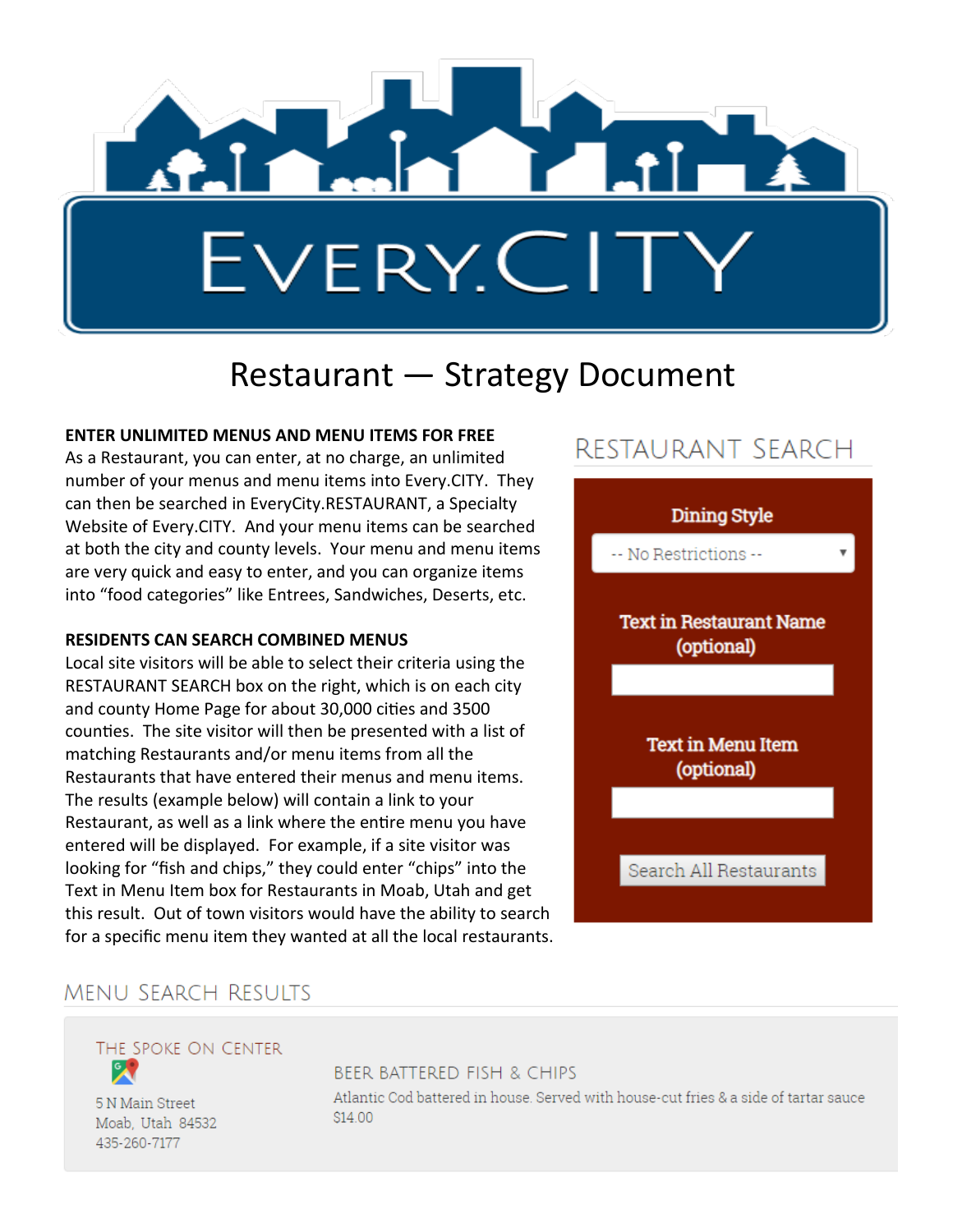#### **WHERE WILL THE WEBSITE TRAFFIC COME FROM?**

Every.CITY includes 20 Specialty Websites for each of about 30,000 cities and 3500 counties that individually cover healthcare, family, pets, tourism, vehicles, restaurants, real estate, yard sales, B2B, home services, and more, with information generated by and pertinent to each local community. When a Resident comes to the suite of Every.CITY websites, they will most likely look around and discover a very valuable resource in the 21 websites, and return on a regular basis. Free educational games like MathForPrizes are also included. And even if your community has not yet come onboard, someone from a neighboring city or county using Every.CITY may expand their search to your city or county and find you. Finally, approximately 30 percent of all ad revenue from Every.CITY and the Specialty Websites will be spent on social media and other media ads directed to the specific city or county where the ad was placed.

Additional benefits to adding your Restaurant into Every.CITY:

- 1. **DIRECTORY LISTING**  when you add your Restaurant to Every.CITY, and select your Restaurant Type as your Business Category, you will also be added to EveryCity.RESTAURANT and EveryCity.GUIDE (tourism). Your listing will include a link to your website, if you have one, a Google map, clickable phone link for mobile devices, and more. Also, if your local Chamber or other association participates in Every.CITY, your business listing will also include the association's logo if you are a member.
- 2. **DISPLAY YOUR NEWS ITEMS ON CITY AND COUNTY HOME PAGES** you can post your News Items, Specials, Events and Help Wanted ads, all for free. And your postings will be displayed on your city and county Home Pages of Every.CITY, as well as the Specialty Website, EveryCity.RESTAURANT. As part of those Home Page postings, your Restaurant will be displayed, and will include a link to your website.

This opportunity enables you to keep your Restaurant in front of your local Residents. Consequently, you should push yourself to do this on a regular basis. For example, a News Item could be about a new employee and their background, a new service you are offering, a new piece of equipment that will improve your services, etc. And if you don't have a current Special, create one for "next week." The worst that could happen is you get some more customer traffic and sales. Posting your Help Wanted Ads opens up additional paths to find and hire good employees. News Items remain active for 15 days, so you should add postings every two weeks to take advantage of this opportunity.

## NEWS ITEMS

9/17/2018 New Service My Business

**O** View All

- 3. **DISPLAY YOUR RESTAURANT HOURS**  In addition to displaying your Restaurant Hours, you will also have the ability to dynamically post "modified hours" whenever inclement weather or other circumstances occur.
- 4. **EXPAND YOUR EXPOSURE** if your Restaurant serves multiple cities or counties, or if you want it listed in multiple Business Categories, you can add these for a very small monthly or yearly fee.
- 5. **RECEIVE AND RESPOND TO FREE LEADS —** Local Residents have the ability to submit "Quote Requests" indicating their desire for more information, or their interest in reserving a room for an event. For example, a Resident could complete a form describing what type of a event they will be having and submit it to all Restaurants of your Type, and you would be able to compete for their business.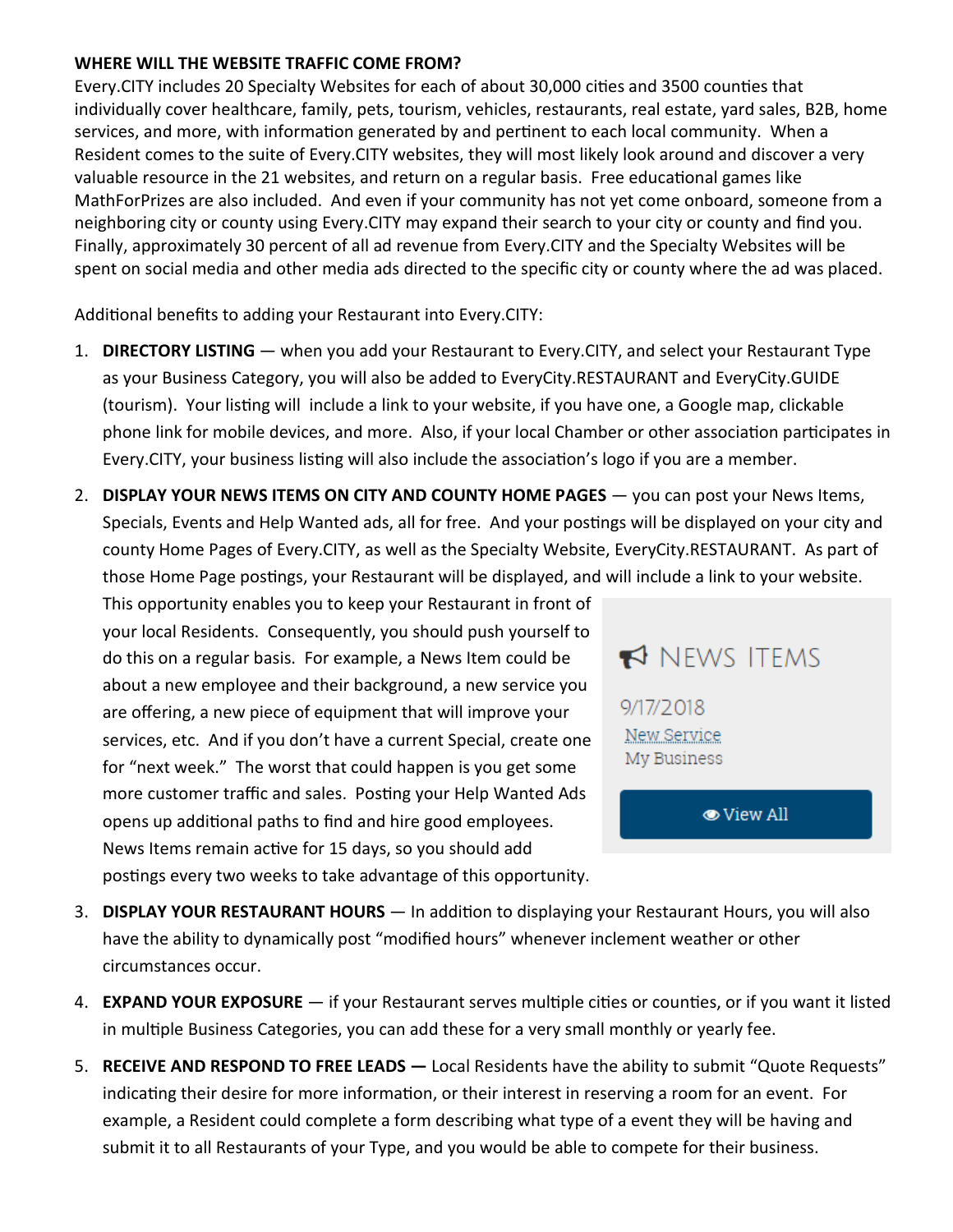6. **VERY LOW COST, FLEXIBLE, SELF-MANAGED ADVERTISING OPPORTUNITIES** — you can place advertising graphics on Business Category pages, or on the Home Pages for your city or county, either in Every.CITY, or in the 20 Specialty Websites. The advertising process is available to you on-line, 24/7. Also, you will

have the ability to change your graphic, as often as you like, as well as the website address that will be displayed when someone clicks on the graphic. Advertising fees on Home Pages are based on the number of current advertisers, with the first advertisers paying lower fees than the subsequent advertisers. Also, Home Page advertising rates are based on the city or county population "Tiers." Advertising fees can be paid by the month or by the year, and are \$9.95 per month for a Business Category Page, or start as low as \$100 per year for a Tier 1 Home Page ad. Your ad can be used to display your



current Special or Catering Menu, with a link to a more complete description on your own website, or you could change the graphic to match your daily or weekly special, or a new menu item.

7. **NEED A WEBSITE?** — if you do not have a website where residents can browse your menus and menu items, you can get one from us for a one-time fee of \$100, plus a \$10 per month hosting fee. Your \$100 website is specifically designed for a Restaurant. When you enter your menus, they will appear in both your own \$100 website as well as EveryCity.RESTAURANT. Also, your News Items, Specials, Events and Help Wanted Ads that are displayed on the



Home Pages of your city and county in Every.CITY, and EveryCity.RESTAURANT, will also be displayed under your Postings in your own \$100 website. And it can be LIVE in less than 24 hours! Call us.

8. **QUICK & EASY DATA ENTRY** — the really good news is the processes above are extremely quick and easy to complete. Once you join for free, and Sign In, there will be a growing list of tutorials and FAQS to help make it as easy as possible. But if you have any questions, we are here to help you. Some sample screens are shown below that show a screen for adding a News Item or part of the screen for posting your Business Hours.

| <b>NEWS ITEM</b>    |                                                                                                 | Wednesday                          | $9.00 - 5.00$                               |
|---------------------|-------------------------------------------------------------------------------------------------|------------------------------------|---------------------------------------------|
| Date<br>Title       | 9/17/2018                                                                                       | Thursday                           | $9.00 - 5.00$                               |
| Description         |                                                                                                 | Friday                             | $9.00 - 5.00$                               |
|                     |                                                                                                 | Saturday                           | Closed                                      |
|                     | 1000 characters left                                                                            | Display Business Hours @           |                                             |
| Display Link $\Box$ |                                                                                                 | Inclement Hours                    | Closed due to snow. Will reopen on Tuesday. |
| Link URL            | http://example.com                                                                              | Display Inclement Hours <b>III</b> |                                             |
| Every.CITY          | Check this box if the News Item is a Public News Item.)                                         | Submit                             |                                             |
|                     | EveryCity.BUSINESS <b>Department Check</b> this box if the News Item is for Business2Business.) |                                    |                                             |

9. **BUILD AND STRENGTHEN YOUR LOCAL COMMUNITY** — in today's world where local communities are threatened by national and world-wide businesses that are capturing the markets, it is very critical that we do everything we can to support the development and growth of local businesses and communities.